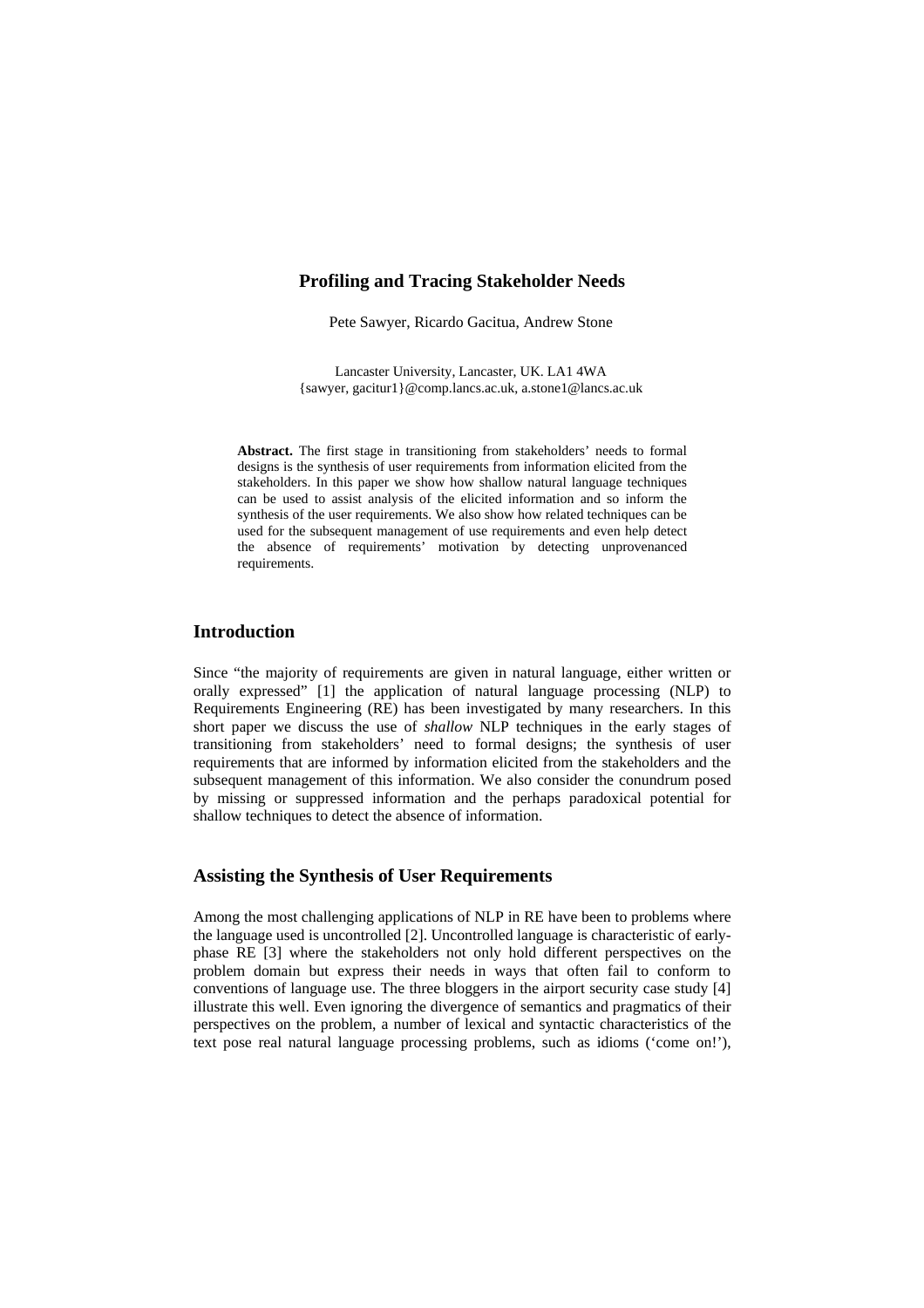implicit context ('we can deal with it.') and grammatical errors and typos ('We have to ban on ..', 'Channel No. 5').

The characteristics illustrated by the airport security blog illustrate why the automatic synthesis of user requirements is way beyond the current state-of-the-art. Useful support can be provided, however. A number of researchers have investigated the identification of domain concepts by analysis of the text using, for example, frequency profiling [5] and lexical affinities [6]. Such work can serve to help identify entities in the problem domain and their relationships, reveal key terms and populate glossaries. For example, in the airport security blog, the left hand pair of columns in table 1 shows a ranked list of the ten words and their parts of speech that occur with a frequency that most exceed the frequency predicted by the 100 million word British national corpus (BNC). Note for instance that even though "oxidizer" appears only twice (once in singular and once in plural form) in the 603 word blog, twice is still significantly more frequently than predicted by its rate of occurrence in the BNC.

There are several interesting things to note here. The first is that "screen". "screening" and "screener" all share the same word stem so could have been collapsed into a single term. That hasn't been done because in the blog they represent sufficiently different concepts to make it worth distinguishing between them. Note that "screen" is a verb while the other two terms are nouns. Even "screener" and "screening", which are both nouns, are distinguished by the different semantic tags assigned by the tool we used to generate the data (Wmatrix [2]). "screening" is classified using the semantic tag A10 *Open/closed; Hiding/Hidden; Finding; Showing*. "screener" is classified as Z99 *Unmatched*. In other words, the semantic tagger failed to recognize "screener". Interestingly, there are six occurrences of "screening" in the text. Four are nouns and two are verbs. The verb form of "screening" is not as over-represented as the noun form so it does not appear in the top ten.

The two occurrences of "oxidizer" causing it to appear as the sixth most overrepresented term illustrates why the application of statistical techniques to small volumes of text tends to yield results that should be interpreted with caution. The fact that a single blogger mentioned the term twice does not *per se* mean that it represents a significant concept within the bloggers' universe of discourse. That it *might* be significant can only be determined by a skilled analyst.

The third and fourth columns in table 1 show the same as the first and second columns but this time, instead of restricting our analysis to the blog, we have included a small corpus of documents containing approximately 8000 words. This corpus was compiled quickly from a mixture of press reports about airport security and advice on security published on travel websites. Hence, we cannot claim that it is truly representative of the domain. However, it is interesting to compare the first and third columns to help understand the focus of the blog within the general domain of airport security. If we had more confidence in the relevance and degree of consensus represented by the the corpus, we could use the results of the analysis as the starting point for the construction of a domain ontology that could be used for the reuse of knowledge across airport security applications. Given the degree of uncertainty over the veracity of our hastily-compiled corpus, the most we can claim in this instance is that it reveals some of the general context of the bloggers' conversation.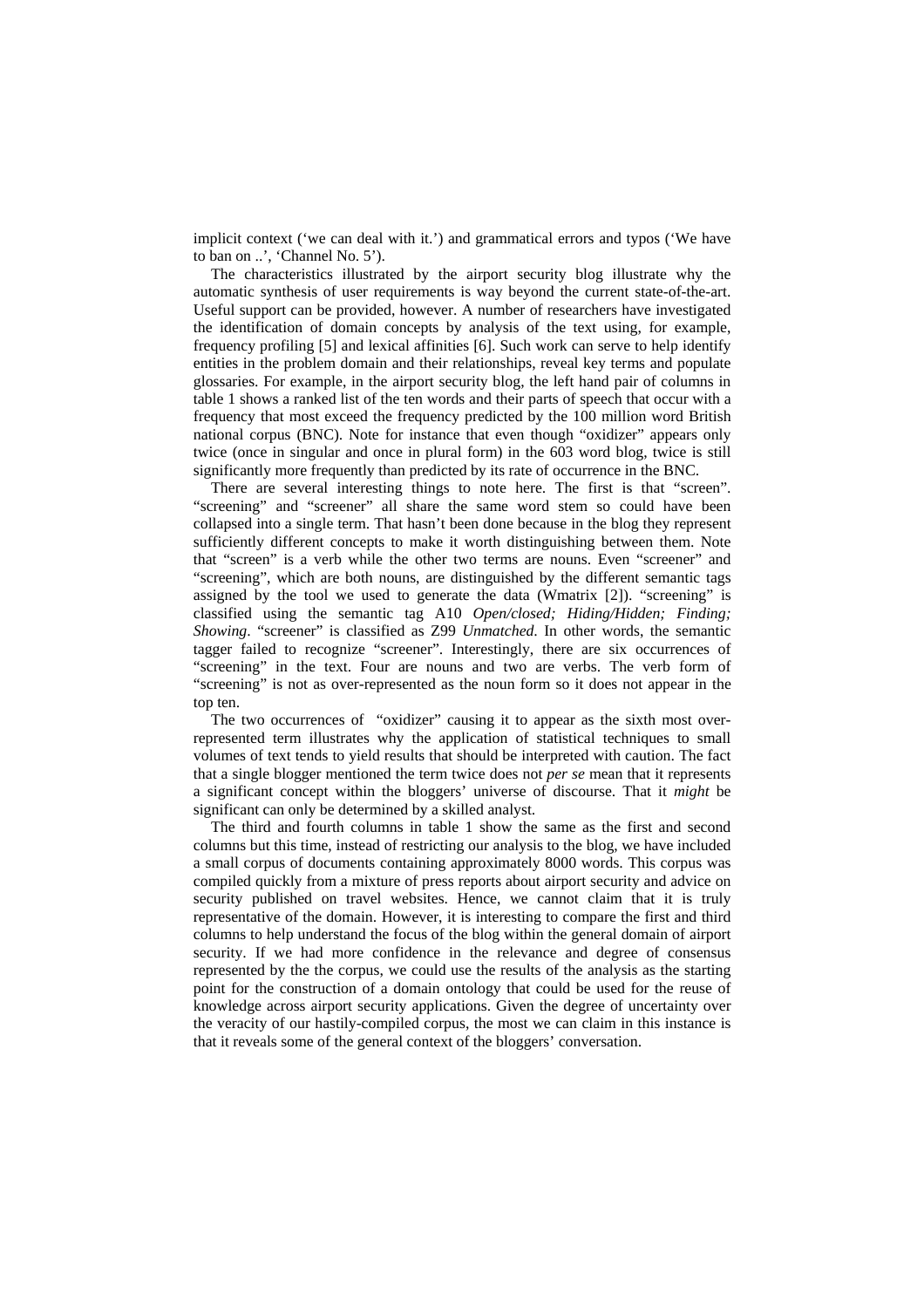| <b>Blog</b>    |      | $Blog + domain$ corpus |      | $B\log + \text{domain corpus}$ |
|----------------|------|------------------------|------|--------------------------------|
| <b>Term</b>    | PoS  | <b>Term</b>            | PoS  | Verb                           |
| screener       | noun | airport                | noun | access                         |
| security       | noun | security               | noun | screen                         |
| airport        | noun | passenger              | noun | check                          |
| administration | noun | new                    | adj  | profile                        |
| government     | noun | travel                 | noun | travel                         |
| oxidizer       | noun | system                 | noun | identify                       |
| screening      | noun | capta                  | noun | Travele <i>(sic)</i>           |
| screen         | verb | surveillance           | noun | carry                          |
| tsa            | noun | flight                 | noun | allow                          |
| ban            | verb | luggage                | noun | capture                        |

**Table 1**. The 10 Most Over-Represented Words in the blog and a domain corpus

The fifth column of table 1 is also a ranked list extracted from the blog and the corpus. This time, however, we have filtered it on verbs to show only the action words. While the other lists are predominantly nouns it is interesting to note that "screen" reappears as a significantly over-represented action, as do "check", "profile", "identify" and other words related to the active application of security checks in airports. Sawyer et al. [2] elaborate the use of statistical techniques for analyzing elicited requirements information and advocate combining a set of different shallow NLP techniques to provide a number of perspectives on the information embodied in requirements text.

#### **Upstream Trace Recovery**

The process of user requirements synthesis is the first step in transitioning from the informal to the formal, although it is far from a simple activity and may involve (for example) goal modeling, scenario derivation, brainstorming and much else. Given the complexity of the process, it is good practice to record the synthesized requirements' motivation since maintenance of an explicit record helps inform trade-offs and allows backwards tracing to the stakeholders or information sources that motivated the requirements. Such upstream or *pre-requirements specification tracing* (pre-RST) [7] is, for a variety of reasons, commonly neglected.

Down-stream tracing (post-RST) is also commonly neglected, despite the ready availability of commercial requirements management (RM) tools that directly support post-RST. This failure of basic RM practice has motivated several researchers to investigate automatic post-RST recovery. Techniques borrowed from information retrieval (IR) have been shown to be capable of inferring relationships between requirements at different levels of elaboration [8, 9]. We have applied similar techniques to pre-RST using our *Prospect* tool [10].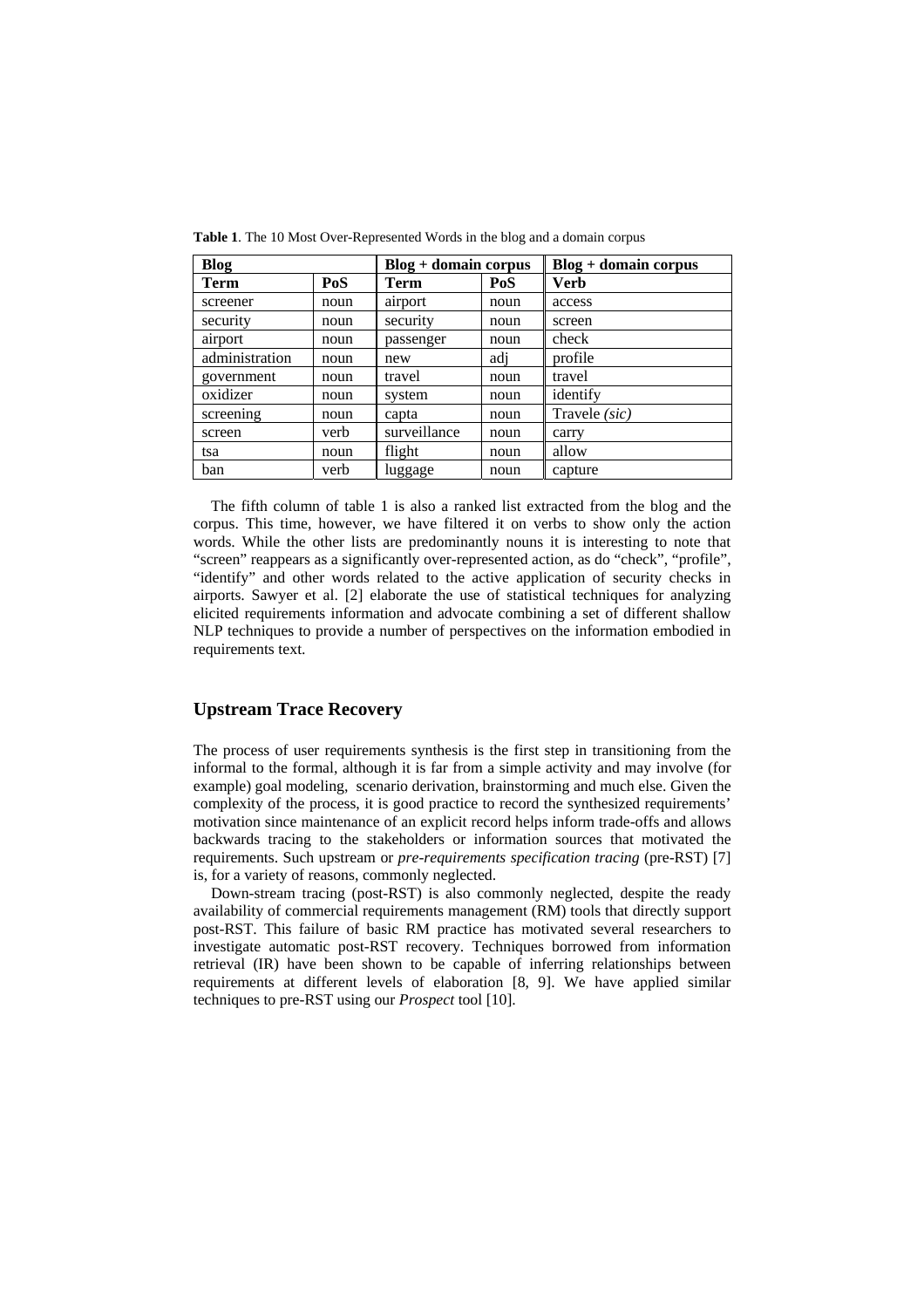

**Figure 1**. An Organic Layout Algorithm Used to Display Pre-RST Derives Relationships

The results of our evaluations indicate that the IR technique at the core of Prospect, latent semantic analysis (LSA) [11], is capable of inferring *derives* relationships between user requirements and the elicited knowledge that motivated them. In other words, a user requirement that participates in a relationship with passages of elicited text is motivated in some way by the information embodied by the elicited text. Fig 1. shows a cluster of several hundred requirements and passages of text from the information elicited form the stakeholders in a project. The scale is too small to see clearly here but requirements and "source" passages are represented as nodes with different colours. The arcs represent derives relationships and the tight clusters reveal where the multiplicity of relationships is high.

Although LSA is a shallow technique, it is computationally intensive. Its use is justified by its unique property of tolerating inconsistent vocabulary. LSA can infer a relationship between (say) a user requirement and passages of elicited information even when the terms used are dissimilar, provided that the terms that are used occur sufficiently commonly in similar contexts for LSA to infer synonymy or polysemy. Hence for example, if "airline" and "carrier" were used synonymously by different stakeholders, we would want pre-RST recovery to treat them as the same concept.

In practice, Prospect achieves a level of recall and precision broadly consistent with the figures shown in Fig 2 which are derived from one of our case studies. Note that the "Threshold" value that calibrates the X axis represents the tool's adjustable sensitivity. The higher the threshold of similarlty, the better the precision (i.e. fewer false positives) but the lower the recall (i.e. more valid relationships are missed). The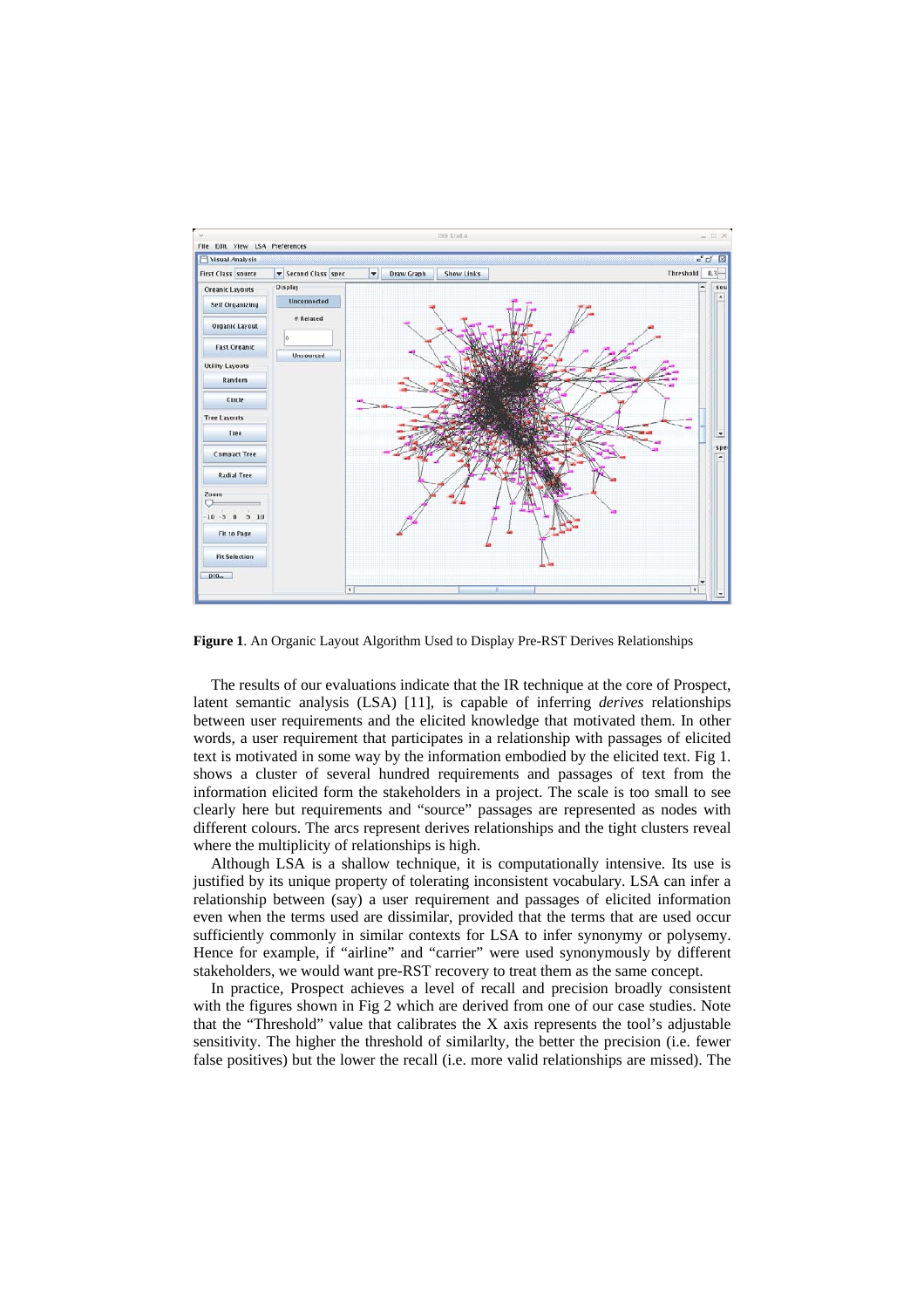technique will always produce false positives, but our experiments with user groups suggest that analysts can tolerate surprisingly high levels of imprecision in return for high recall.



**Figure 2**. Recall and Precision Achieved by *Prospect*

# **Unprovenanced Requirements**

An interesting phenomenon that our pre-RST tool commonly reveals is that of *unprovenanced* requirements. If the elicited information exists in text form, Prospect if typically able to infer derives relationships between user requirements and passages of the elicited text. The strength of a relationship between a user requirement and passages of elicited text can vary according to the lexical similarities that exist between them, but with the tolerance of synonymy and polysemy that LSA affords. In the case studies conducted so far, a minority of requirements appear to have no relationship with the elicited text. The largest of our case studies was conducted on a live project and we were able to interview the analysts to validate the results. Their responses showed a strong correlation between requirements identified by Prospect as unprovenanced and those where the requirements had been "invented" by application of the analysts' domain knowledge.

Clearly, invention is part of the job of an analyst because they must use their knowledge and experience to creatively add value to the needs stated by the stakeholders. One common reason for the need for invention is that the information elicited from the stakeholders is incomplete. Incompleteness can be due to a number of reasons, but one is that the stakeholders hold information that they don't articulate either through deliberately withholding it or (we assume, more commonly)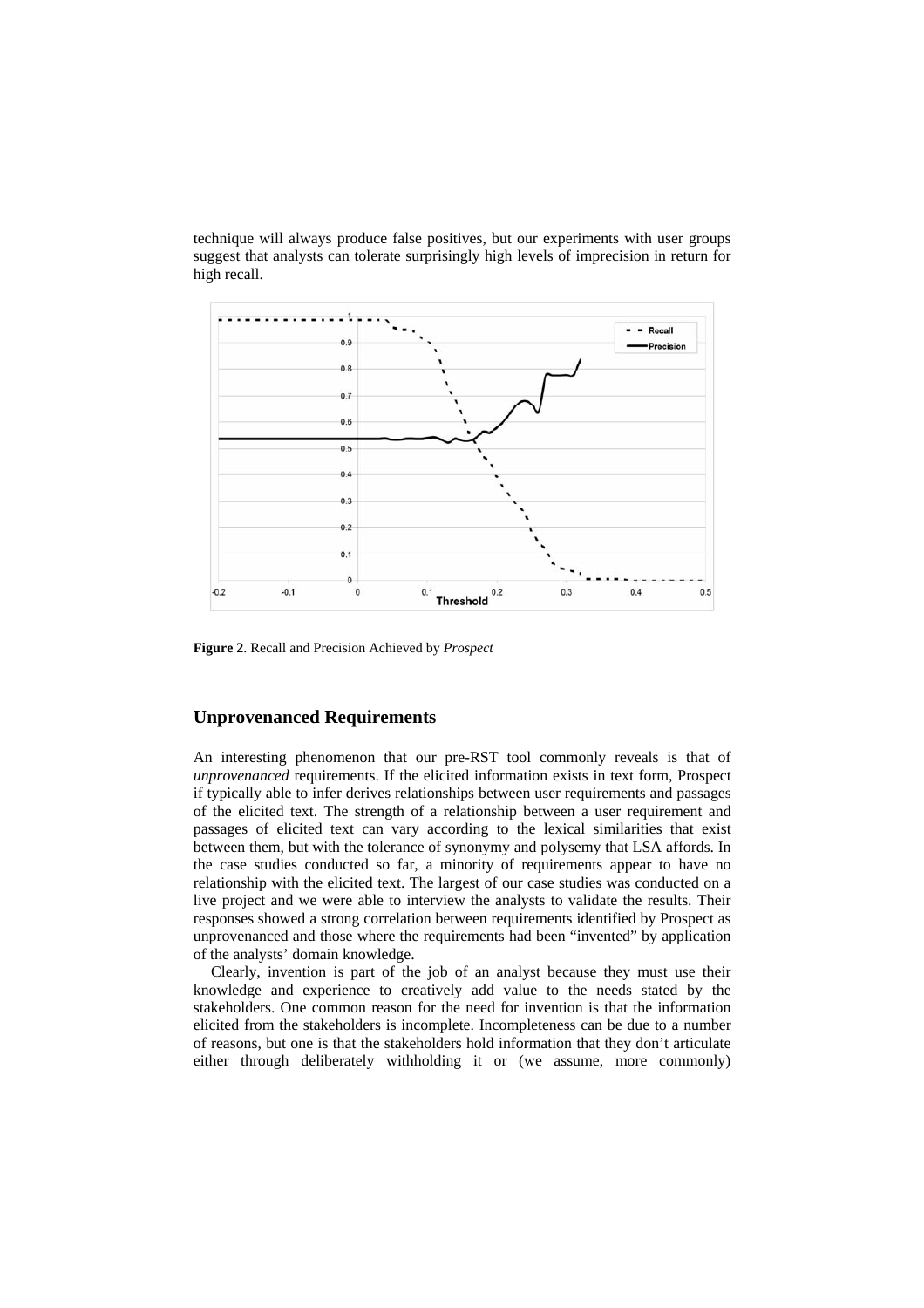unconsciously withholding it. Knowledge that is never articulated, either because it is hard to articulate, or is so integral to the holder's model of the world that they don't feel the need to make it explicit is *tacit* [12, 13, 14].

A number of elicitation methods exist that help cope with tacit knowledge or concealed information [15]. EasyWinWin [16], for example, is designed to identify, refine and reach consensus on the requirements for a system over a series of steps. These steps are carefully structured using prompts and the staged revelation of stakeholders' requirements and priorities to tease out concealed information. We hypothesize that techniques such as LSA could enhance tool support for such methods by, for example, tracing the evolution of stakeholders' requirements over stages in the elicitation process and helping highlight discontinuities that might be revealing of concealed information or tacit knowledge. Hence, in addition to helping detect the effect of tacit knowledge in sets of requirements, LSA may be useful in drawing tacit knowledge and concealed information out of stakeholders during requirements elicitation.

### **Conclusions**

In [17], Kevin Ryan offered a critique of the application of natural language processing techniques to requirements engineering problems. Among Ryan's key observations was that it was both unfeasible and undesirable to automate the derivation of requirements from natural language text. Fourteen years later, Ryan's view still holds. Instead, work has focused on using NLP techniques as a tool to aid the human analyst. We argue that in the early stages of RE where the language is inevitably uncontrolled, shallow NLP techniques hold real promise as the basis for viable analysts' tools.

One of the reasons why the automation of the analyst's task is unfeasible and undesirable is that much of the information that the analyst needs in order to formulate appropriate requirements is likely to be unstated. We have described how latent semantic analysis, when applied to up-stream trace recovery can highlight disconnects between the formulated requirements and the information elicited from stakeholders. It appears that this disconnect is sometimes a symptom of missing or incomplete information, which in turn can be caused by stakeholders failing to articulate their knowledge. We believe that the ability to detect evidence of tacit knowledge is useful in itself and may form a component in a toolset for improving how tacit knowledge is handled within RE.

### **References**

- [1] http://fabrice.kordon.free.fr/Monterey2007/home.html
- Sawyer, P., Rayson, P., Cosh, K.: "Shallow Knowledge as an Aid to Deep Understanding in Early-Phase Requirements Engineering", IEEE Transactions on Software Engineering, 31 (11), November 2005.